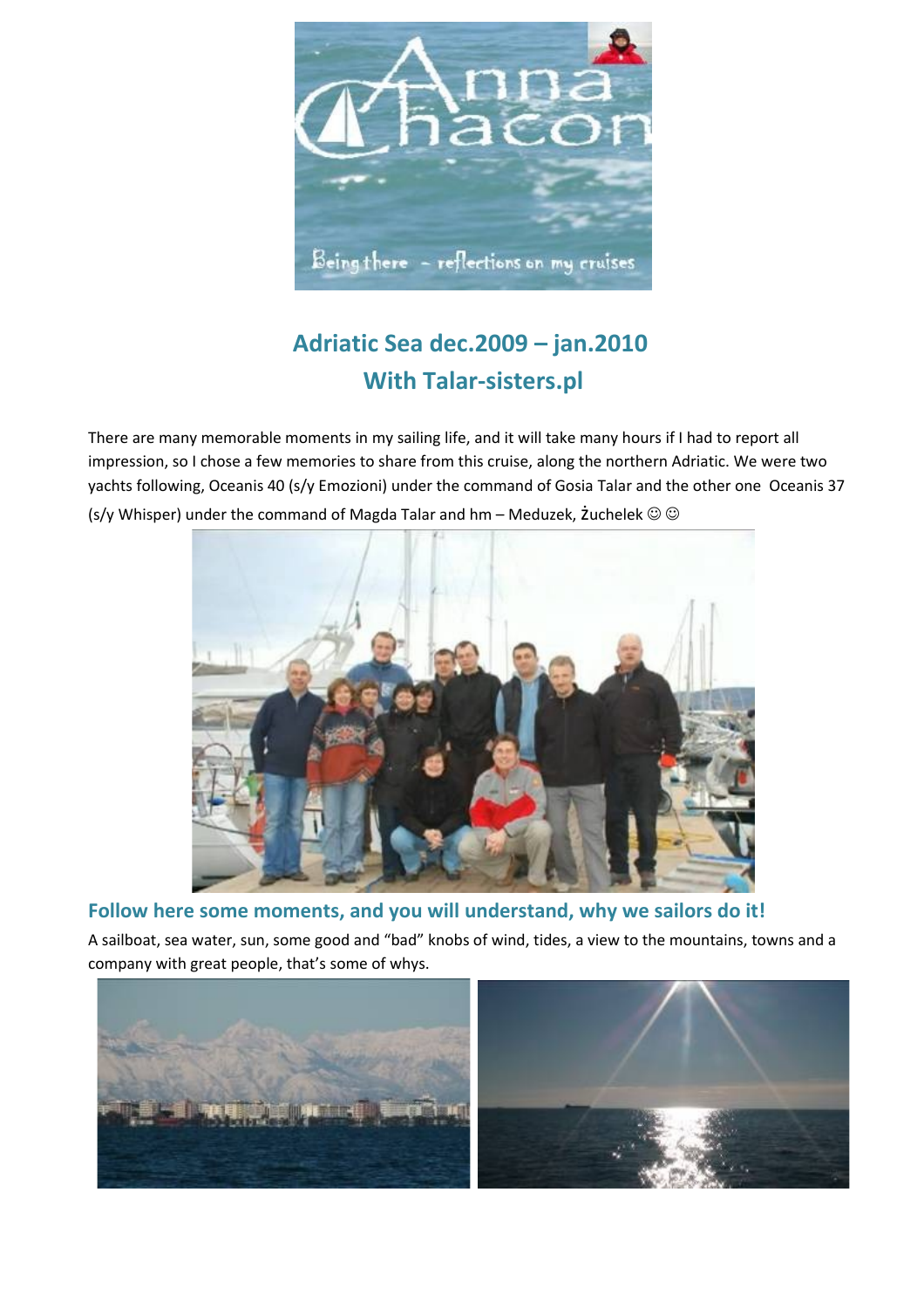Being there in the right place at the right time… I was on the Emozioni, and I was enjoying "the light" to shooting the pictures. On this following image depicts this second boat, Whisper, beautifully sailing on the "diamond illuminated" water surface.





Wake of our yacht And others And others

And us and means a state of the state of the And means and means a state of the And means and means a state of the And means and means a state of the And means and means a state of the And means a state of the And means an









Tides, oh yes, we have learned something about.

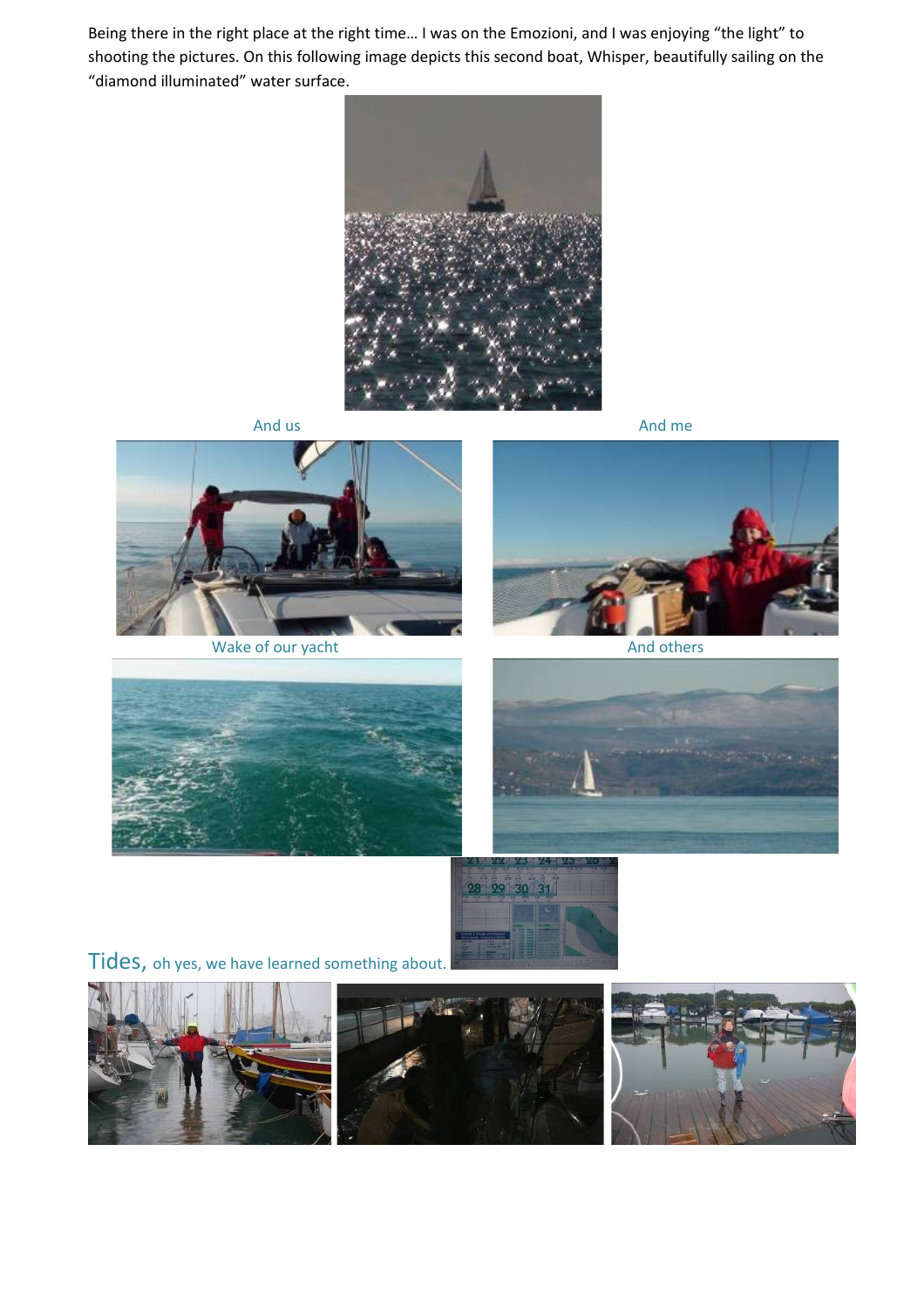### Frozen ropes in the morning



#### And of course we love to eat



### And we love "racuszki" made by our Captain Gosia



### And of course we love to dance





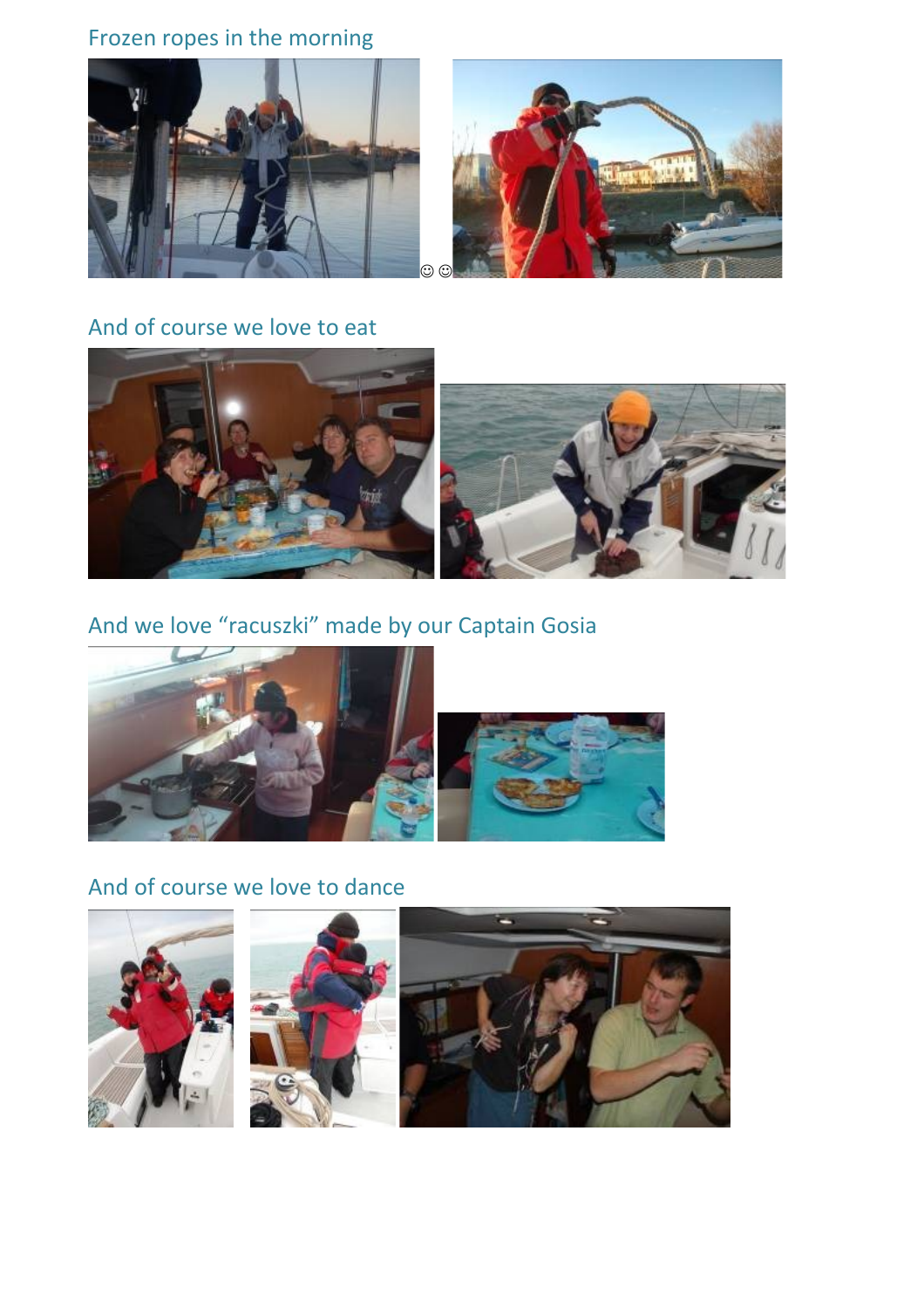## And of course we love to sing



### And we love to talk and have a fun



## Is it you or me who decides?

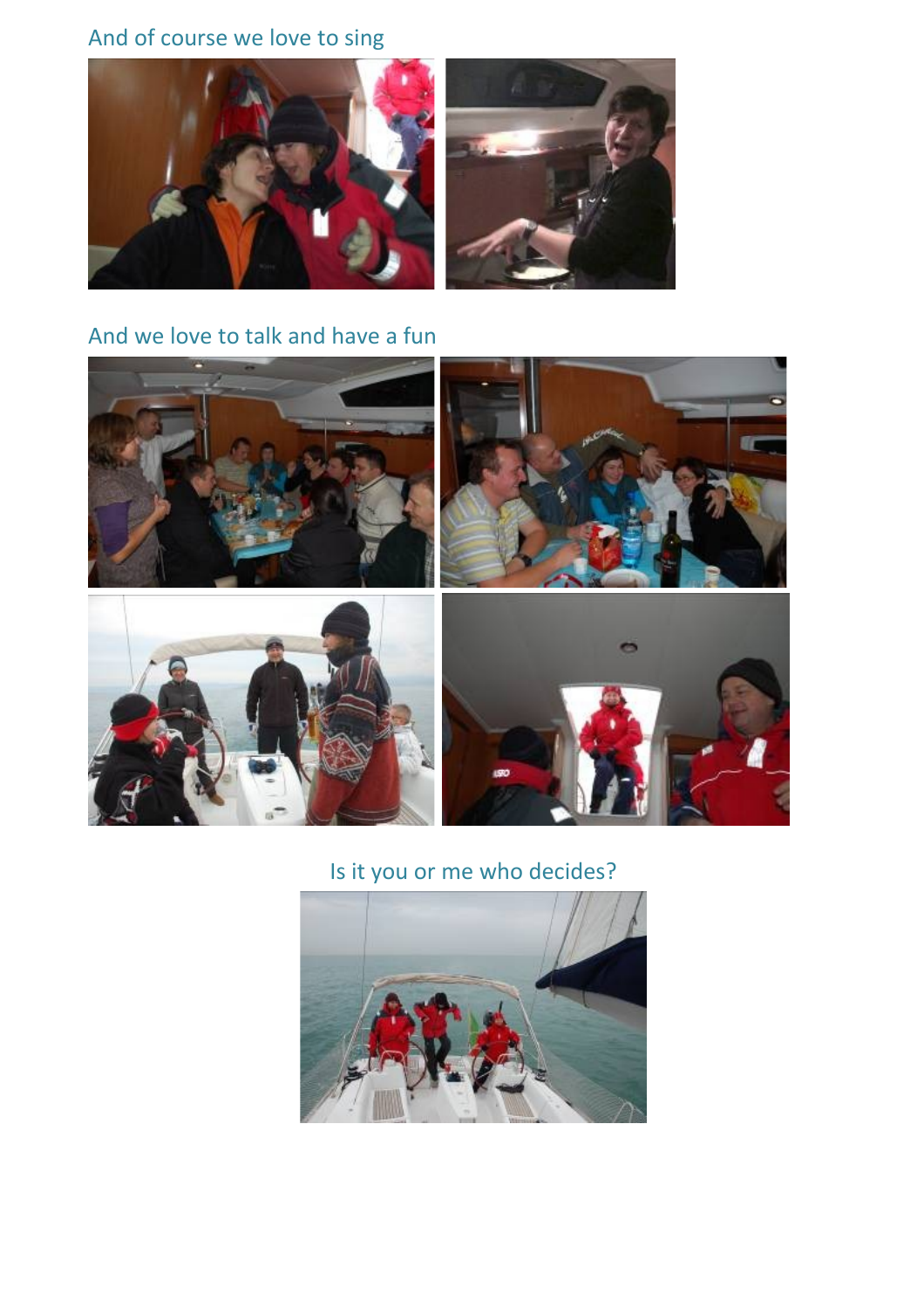## We are working and we are resting







### **And sometimes we look different**

Depending on circumstances, we also can look, so so so sexy

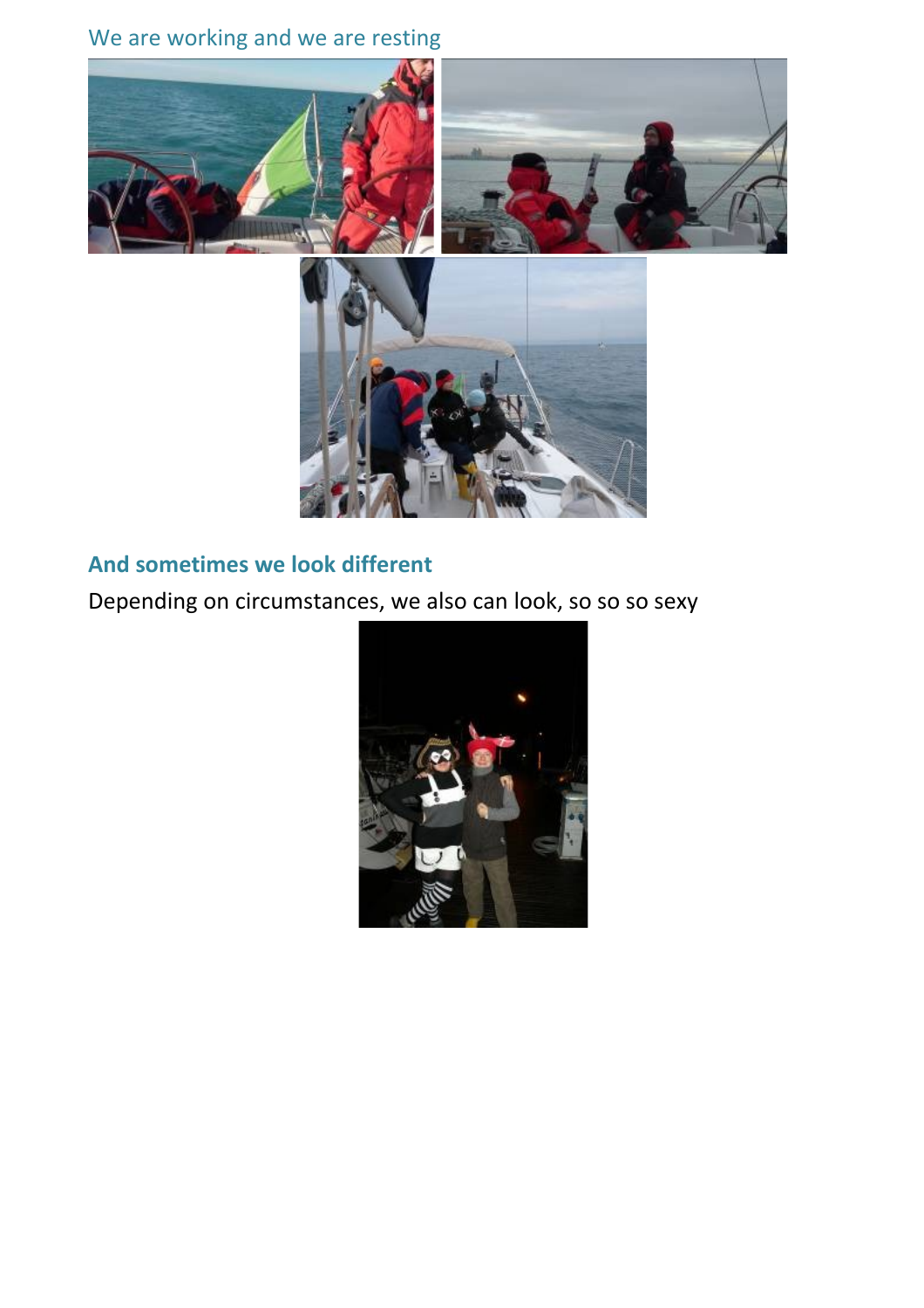# **We are visiting places**

#### Trieste, Italy

 This small city has a remarkable location. A most Italian city, it entertains close relations with the adjacent Slav and German cultures. I arrived in second Christmas day, so I had to days to enjoy the city before the cruise. The weather had got unexpectedly cold, and what has surprised me, that I met so many people walking on the streets till late at night.



There are many fantastic scruptures around in Trieste,



And Trieste I a city with many small surprises:



some showing known people and some showing the small matter of live





And the city with respect for some culinary goods

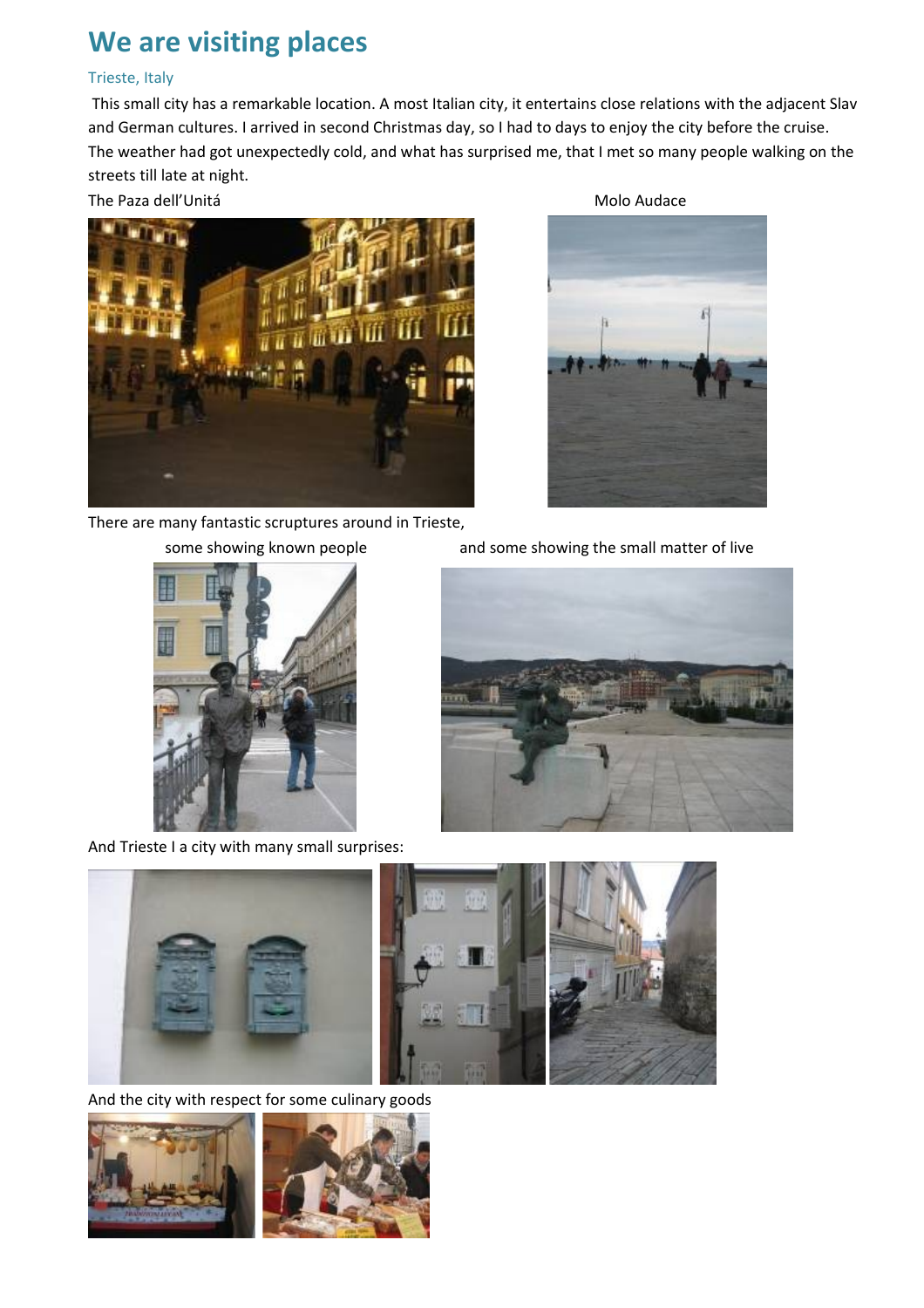Venice



#### Darsena Dell Orologio

Is situated in the heart of Caorle, in the vanity of one of the most attracting historic centres of the Adriatic coast. The beautiful marina stands along the homonymous channel which together with other minor channels connects Venice to Trieste. Very beautiful atmosphere, graceful play of volumes and colors of the architectures, reproducing the spirit of the best lagoon tradition of Veneto. Marinas facilities, fantastic.